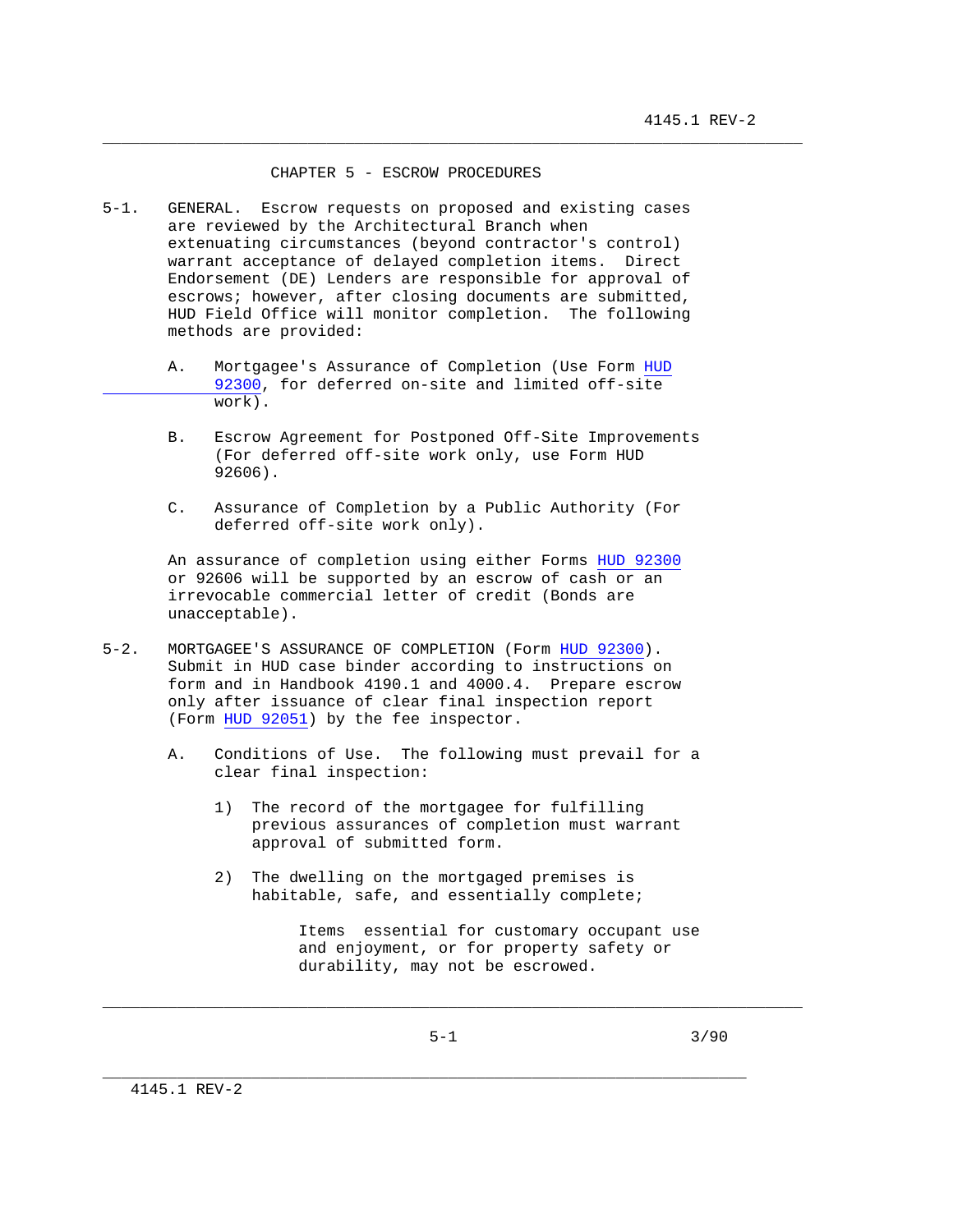| 3/90       |       | $5 - 2$                                                                                                                                                                                                                                   |
|------------|-------|-------------------------------------------------------------------------------------------------------------------------------------------------------------------------------------------------------------------------------------------|
|            | Е.    | Extension of the Completion Date is allowed when<br>Office Manager (or Director of Housing) determines<br>that the deferred work could not have been                                                                                      |
|            |       | Call fee inspector; obtain a Compliance<br>3)<br>Inspection Report (Form HUD 92051).                                                                                                                                                      |
|            |       | Assure completion of the deferred work. If the<br>2)<br>escrow proves insufficient, the lender must pay<br>for the deficit; and                                                                                                           |
|            |       | Provide written request for all escrows to HUD<br>1)<br>Field Office. DE lender must get written<br>request from builder; and                                                                                                             |
|            | D.    | Mortgagee's Responsibilities (HUD Processed):                                                                                                                                                                                             |
|            | $C$ . | Minimum Amount of Cash/Irrevocable Letter of Credit<br>Requirement is \$500 or $1-1/2$ times the cost of the<br>deferred item, whichever is greater.                                                                                      |
|            | В.    | Instructions for Completing Form HUD 92300 are on<br>the form and in the Single Family Underwriting<br>Reports and Forms Catalog (Handbook 4190.1).                                                                                       |
|            |       | All other conditions of the commitment,<br>5)<br>including specific conditions not subject to<br>field inspection, have been fulfilled by<br>compliance or by an acceptable assurance of<br>completion (i.e., off-site improvements).     |
|            |       | 4)<br>The work involved in the escrow arrangement is<br>minor and uncomplicated; and                                                                                                                                                      |
|            |       | Completion cannot be later than the date<br>established on Compliance Inspection Report,<br>Form HUD 92051;                                                                                                                               |
| $(5-2.A.)$ |       | 3)<br>The deferred work cannot be acceptably completed<br>in a reasonable period before closing, due to<br>weather or other extenuating circumstances; but<br>there is assurance it can be completed within no<br>more than eight months. |

\_\_\_\_\_\_\_\_\_\_\_\_\_\_\_\_\_\_\_\_\_\_\_\_\_\_\_\_\_\_\_\_\_\_\_\_\_\_\_\_\_\_\_\_\_\_\_\_\_\_\_\_\_\_\_\_\_\_\_\_\_\_\_\_\_\_\_\_\_\_\_\_\_\_\_

\_\_\_\_\_\_\_\_\_\_\_\_\_\_\_\_\_\_\_\_\_\_\_\_\_\_\_\_\_\_\_\_\_\_\_\_\_\_\_\_\_\_\_\_\_\_\_\_\_\_\_\_\_\_\_\_\_\_\_\_\_\_\_\_\_\_\_\_\_\_\_\_\_\_\_

\_\_\_\_\_\_\_\_\_\_\_\_\_\_\_\_\_\_\_\_\_\_\_\_\_\_\_\_\_\_\_\_\_\_\_\_\_\_\_\_\_\_\_\_\_\_\_\_\_\_\_\_\_\_\_\_\_\_\_\_\_\_\_\_\_\_\_\_\_ 4145.1 REV-2

 $(5-2.E.$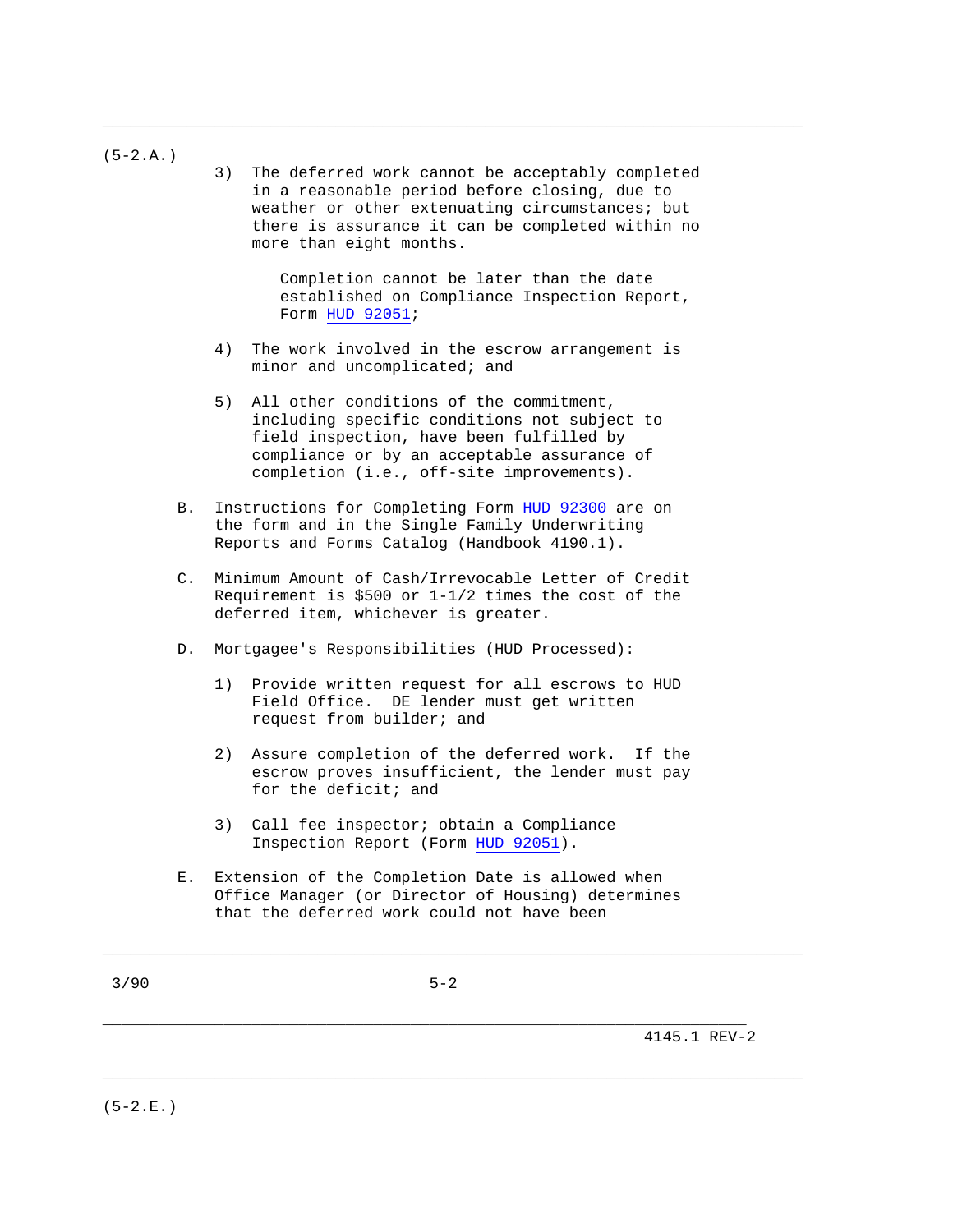completed within the established time frame. When an extension is granted, the tickler file date is amended.

- F. Receiving Clerk Responsibility is to forward all escrow requests to the Architectural Branch for disposition.
- G. Architectural Branch Responsibility is to review all escrow requests for HUD processed cases. Consult with the Valuation Branch, if necessary, on existing properties. DE underwriter is responsible to review all escrows on DE cases.
	- 1) If acceptable, prepare an office report on Form HUD 92051, Compliance Inspection Report, marking Item 13 - Part I.
		- a. Provide a description of the acceptable escrow item(s) in Part II of form; include cost estimate of each item;
		- b. Provide the name and phone number of a fee inspector for the mortgagee to contact upon completion of escrow item(s) or mark Item 12 - Part I, allowing the mortgagee to certify;
		- c. Provide the total amount of the escrow and the date of completion in Item B - Part IV;
		- d. Place a stamp "92300 Escrow Acceptable" (3/8" high letters) on the front cover of the case binder.
	- 2) If unacceptable, note such on mortgagee's request; initial and date it; then return to the mortgagee.
- H. Closing Clerk Responsibility:
	- 1) Review Form HUD 92300 for completeness.

 $5-3$   $3/90$ 

\_\_\_\_\_\_\_\_\_\_\_\_\_\_\_\_\_\_\_\_\_\_\_\_\_\_\_\_\_\_\_\_\_\_\_\_\_\_\_\_\_\_\_\_\_\_\_\_\_\_\_\_\_\_\_\_\_\_\_\_\_\_\_\_\_\_\_\_\_\_\_\_\_\_\_

\_\_\_\_\_\_\_\_\_\_\_\_\_\_\_\_\_\_\_\_\_\_\_\_\_\_\_\_\_\_\_\_\_\_\_\_\_\_\_\_\_\_\_\_\_\_\_\_\_\_\_\_\_\_\_\_\_\_\_\_\_\_\_\_\_\_\_\_\_

4145.1 REV-2

 $(5-2.H.)$ 

 2) If completion date shown on the form has passed, do not issue Mortgage Insurance Certificate

\_\_\_\_\_\_\_\_\_\_\_\_\_\_\_\_\_\_\_\_\_\_\_\_\_\_\_\_\_\_\_\_\_\_\_\_\_\_\_\_\_\_\_\_\_\_\_\_\_\_\_\_\_\_\_\_\_\_\_\_\_\_\_\_\_\_\_\_\_\_\_\_\_\_\_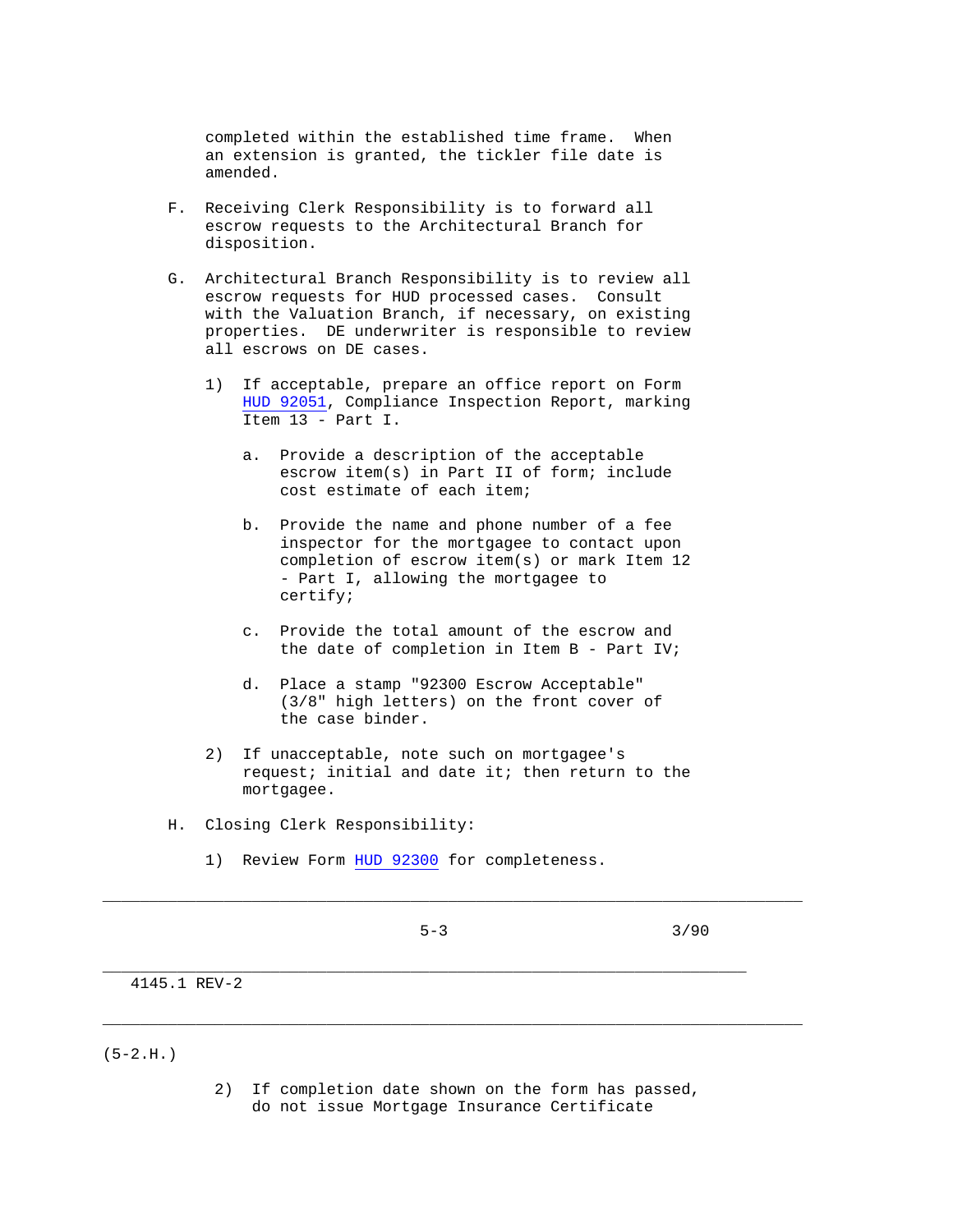unless the Director of Housing (Supervisor, or designee) grants an extension, in writing.

- 3) Enter "92300 Escrow" and the escrow amount directly below endorsement stamp on the note.
- 4) Prepare a supplementary binder showing "FHA case number", followed by "92300 Escrow". Place Parts 1 and 2 of Form HUD 92300 inside the binder.
- 5) Deliver the binder to the Architectural branch.
- I. Monitoring Function. Architectural Branch is responsible on all proposed and existing property escrows, including those accepted by DE Lenders.
	- 1) At least 5 percent of the mortgagee assurances of completion must be field reviewed to determine reliability.
	- 2) Maintain a list of acceptable certifiers (mortgagees) as well as those certifiers making false or otherwise unacceptable certifications. When administrative sanctions are necessary, follow HUD Handbook 4060.2.
	- 3) After receipt of the supplementary binder, set up a tickler card file to trigger the mailing of Part 2 (Form HUD 92300) 15 days before the designated completion date. When an extension is granted, the tickler card is revised to reflect the new date.
		- a. When Part 4 of Form HUD 92300, and Form HUD 92051 is received from the lender, then:

\_\_\_\_\_\_\_\_\_\_\_\_\_\_\_\_\_\_\_\_\_\_\_\_\_\_\_\_\_\_\_\_\_\_\_\_\_\_\_\_\_\_\_\_\_\_\_\_\_\_\_\_\_\_\_\_\_\_\_\_\_\_\_\_\_\_\_\_\_\_\_\_\_\_\_

\_\_\_\_\_\_\_\_\_\_\_\_\_\_\_\_\_\_\_\_\_\_\_\_\_\_\_\_\_\_\_\_\_\_\_\_\_\_\_\_\_\_\_\_\_\_\_\_\_\_\_\_\_\_\_\_\_\_\_\_\_\_\_\_\_\_\_\_\_\_\_\_\_\_\_

1. Pull the supplementary binder.

\_\_\_\_\_\_\_\_\_\_\_\_\_\_\_\_\_\_\_\_\_\_\_\_\_\_\_\_\_\_\_\_\_\_\_\_\_\_\_\_\_\_\_\_\_\_\_\_\_\_\_\_\_\_\_\_\_\_\_\_\_\_\_\_\_\_\_\_\_

4145.1 REV-2

(5-2.I.3)a.2.)

- 2. Remove the original Part 1 (Form HUD 92300), staple it to the certified Part 4, with Form HUD 92051.
- 3. Mail the forms to Central Files in Headquarters. Instructions are in Handbook 4165.1.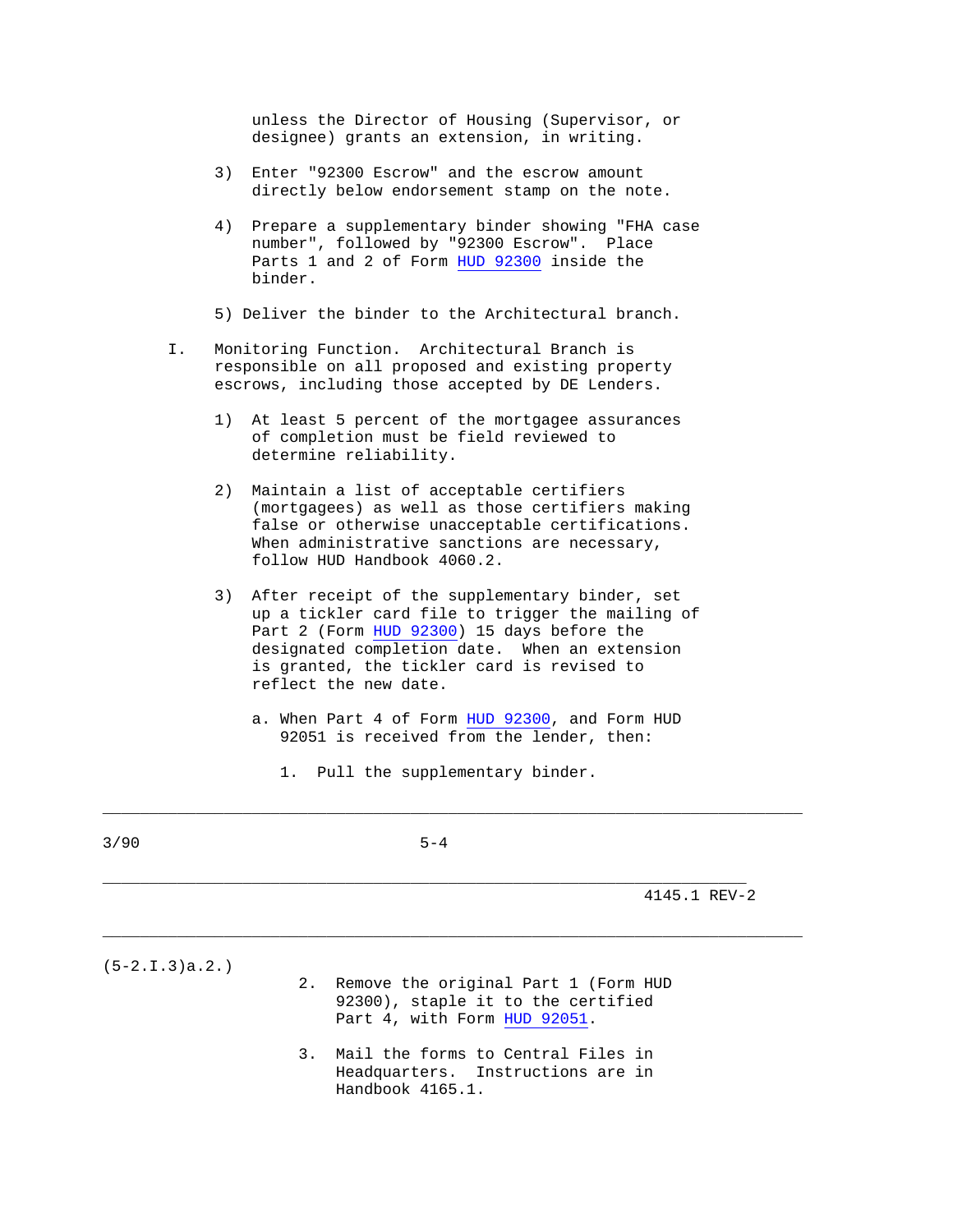4. Destroy the supplementary binder.

 b. When tickler date is reached and Part 4 of Form HUD 92300 and Form HUD 92051, Compliance Inspection Report, have not been received from the mortgagee, send Part 2 of the form to the mortgagee as a reminder.

> The tickler card is refiled with a 30 day due date.

- c. If Part 4 is not returned with the required certification before the second date has passed, prepare a letter to the mortgagee for the Director's signature stating that:
	- 1. The mortgagee may not use the HUD escrow procedure in the future until the subject case deficiency is resolved.
	- 2. If deferred work is not completed within 30 days, the case will he referred to the Mortgagee Participation and Compliance Division in Headquarters.
	- 3. If the property goes into foreclosure, the claim will be reduced by the amount of escrow established for any incomplete work.
- J. Properties Acquired by HUD before completion of escrow procedure will be handled according to repair instructions in Handbook 4310.5. The insurance claim will be reduced accordingly.

\_\_\_\_\_\_\_\_\_\_\_\_\_\_\_\_\_\_\_\_\_\_\_\_\_\_\_\_\_\_\_\_\_\_\_\_\_\_\_\_\_\_\_\_\_\_\_\_\_\_\_\_\_\_\_\_\_\_\_\_\_\_\_\_\_\_\_\_\_

\_\_\_\_\_\_\_\_\_\_\_\_\_\_\_\_\_\_\_\_\_\_\_\_\_\_\_\_\_\_\_\_\_\_\_\_\_\_\_\_\_\_\_\_\_\_\_\_\_\_\_\_\_\_\_\_\_\_\_\_\_\_\_\_\_\_\_\_\_\_\_\_\_\_\_

\_\_\_\_\_\_\_\_\_\_\_\_\_\_\_\_\_\_\_\_\_\_\_\_\_\_\_\_\_\_\_\_\_\_\_\_\_\_\_\_\_\_\_\_\_\_\_\_\_\_\_\_\_\_\_\_\_\_\_\_\_\_\_\_\_\_\_\_\_\_\_\_\_\_\_

 $5-5$  3/90

4145.1 REV-2

 $(5-2.)$ 

- K. Revision of Deferred Completion Items.
	- 1) Mortgagee (including DE lender) submits request for waiver or substitution of required work items. Mortgagor approval must be provided.
	- 2) Architectural Branch consults with Valuation to consider acceptability of property changes and effect, if any, of proposed changes on value.